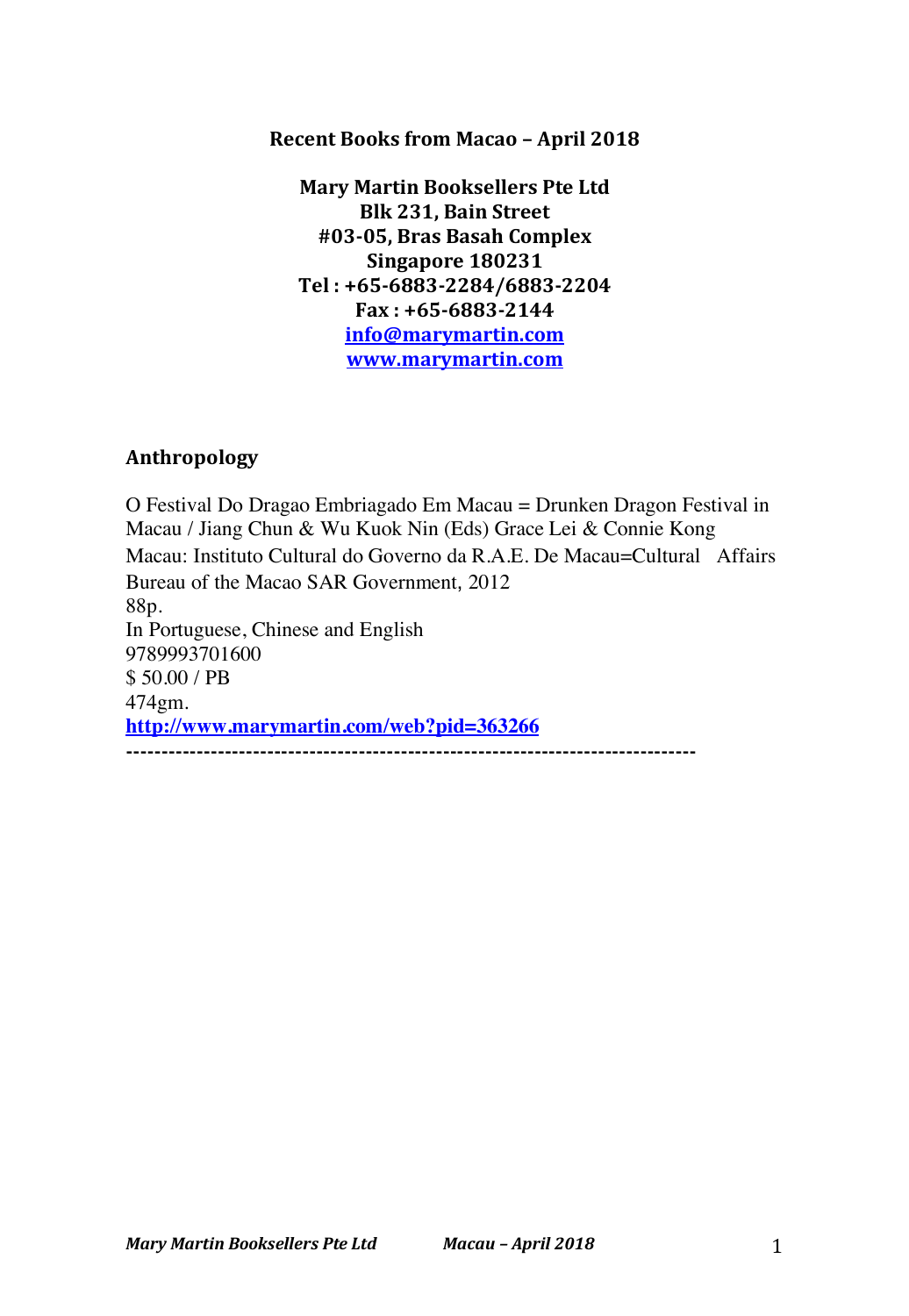# **Art**

Magia E Encantos Das Briofitas / (Author) Zhang Li, Zuo Qin & Mao Lihui Macau: Servicos de Zonas Verdes e Jardins do Instituto para os Assuntos Civicos e Municipais da Regiao Administrativa Especial de Macau, 2018 156p. Includes Index Chinese & Portuguese Text 9789996503092 \$ 40.00 / PB 1130gm.

Este livro contém 66 espécies únicas de briófitas. Cada espécie é acompanhada de lindas pinturas primorosamente executadas, fotografias de plantas no seu ambiente natural, cuidadosamente selecionadas, juntamente com descrições concisas, permitindo aos leitores usufruir da beleza e da fantasia das briófitas e ao mesmo tempo obter uma introdução e uma consciência à ciência das briófitas. Este trabalho é uma elegante cristalização de pesquisa científica, ciência popular e empreendimento artístico. **http://www.marymartin.com/web?pid=363267**

**---------------------------------------------------------------------------------**

# **Ecology/Environment Studies**

Trees and Large Shrubs in Macau / Antonio Manuel de Paula Saraiva (Illustration) Catarina Franca & Mafalda Paiva Macau: Babel – Cultural Organization, 2017 522p. Includes Index ; Bibliography 9789996591754 \$ 70.00 / PB 1480gm.

"Trees and Large Shrubs in Macau" is a book (published in Portuguese, English and Chinese) about tree species aimed at a broad spectrum of the population. According to the author, António Manuel de Paula Saraiva, the book is intended to be a useful source of knowledge about the plants that surround us and their importance. The book features 236 different trees and schrubs species, illustrated by photographs and drawings by artist Catarina França e Mafalda Paiva.

**http://www.marymartin.com/web?pid=363268** ------------------------------------------------------------------------------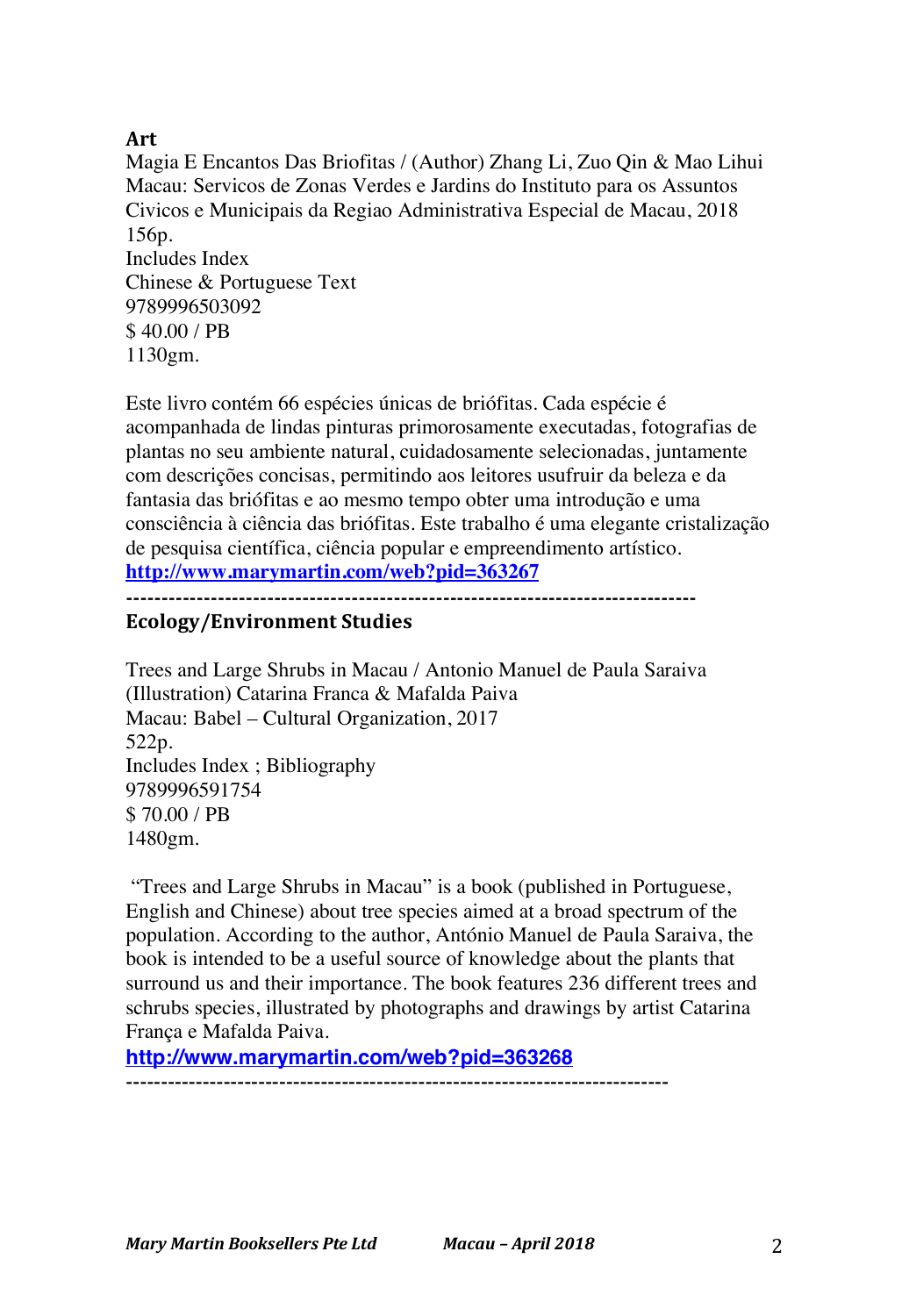### **Economics/Development Studies**

China's Belt and Road Initiative : The role of Macao and the Portuguesespeaking countries / Thomas Chan (et al.) (Ed) Louise do Rosario Macau: Instituto Internacional Macau=International Institute of Macau, 2018 130p. 9789996559143 \$ 35.00 / PB 324gm. **http://www.marymartin.com/web?pid=363273** ------------------------------------------------------------------------------- China's Techno-Nationalism in the Global Era : Strategic Implications for Europe / Luis Cunha

Suma Oriental Collection Volume. 15, 2016

Macau: Instituto Internacional Macau=International Institute of Macau, 2016 192p. 9789993745921 \$ 39.50 / PB

372gm.

This up-to-date study by Luís Cunha, a top researcher who combines masterful scientific writing with innovative narrative that flows between essay and analysis, plays a key role in understanding China's strategy of modernisation for the 21st century in the field of new technologies, based on the insight of a techno-nationalist ideology applied to Chinese relations with Europe in the areas of innovation and technological cooperation. Understanding science to be a critical driver in economic development and international competition, China has gone ahead with an ambitious programme aimed at turning the country into a global scientific power before 2050, and one that will be capable of meeting the needs of both economic development and military modernisation. Techno-nationalism emerges as the mobilising factor of a visible global strategy in China's attempt to gain a key position in technological and scientific innovation.

**http://www.marymartin.com/web?pid=363277**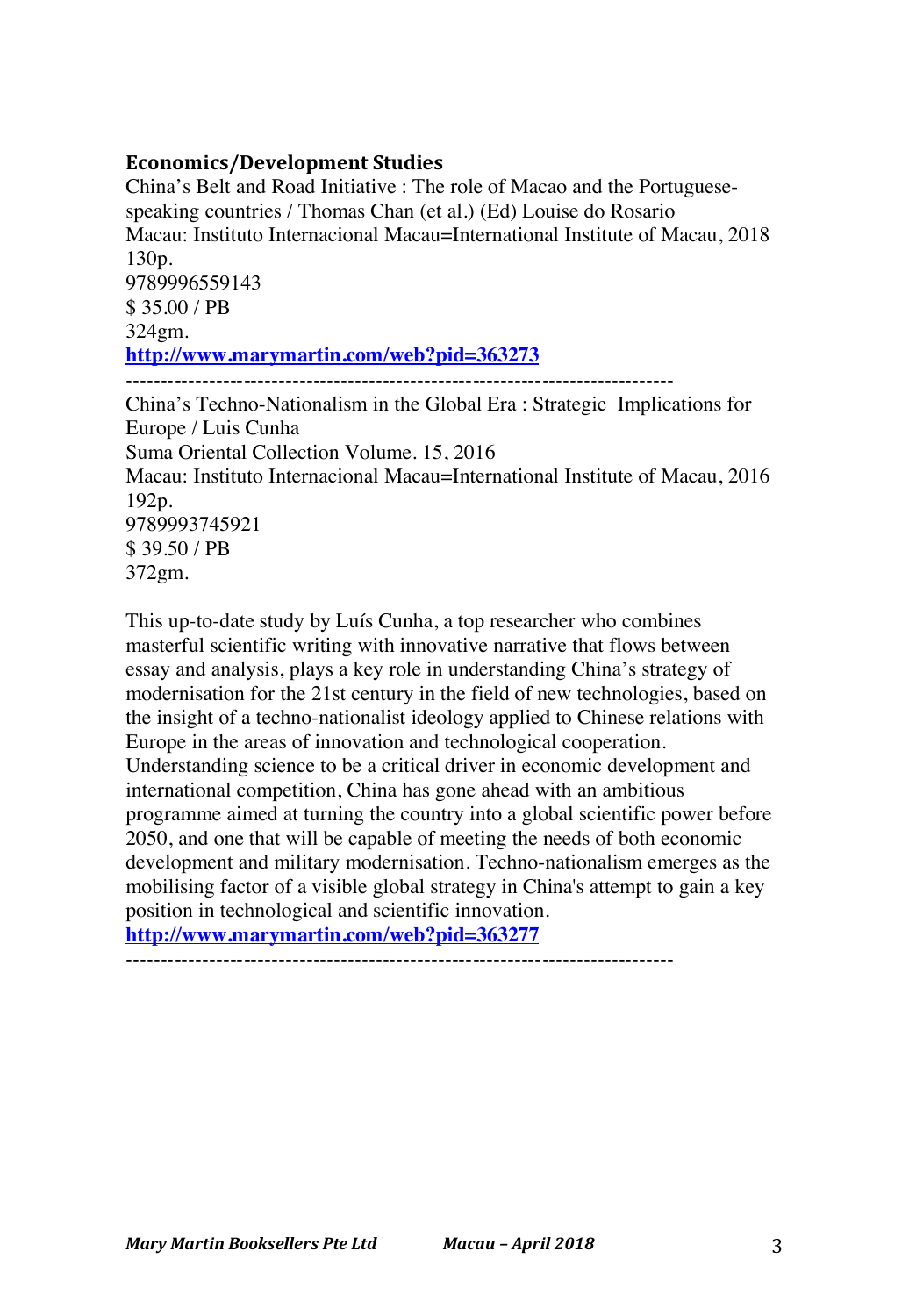#### **History**

Macao's College and Church of St. Joseph, Splendour of the Baroque in China / Cesar Guillen-Nunez (Ed) Colin Day Cultural Macao: Affairs Bureau of the Macao SAR Government, 2017 xx, 200p. Include Index ; Bibliography 9789993703396 \$ 60.00 / PB 684gm.

The book has been in preparation for many years and is finally published by the Cultural Affairs Bureau of the Macau S.A.R., in collaboration with the MRI, after detailed research of new sources by the author. Its main topic, the Jesuit College and Church of St. Joseph--today better known as the Seminary of St. Joseph--is arguably the most important 18th century building of the early Society of Jesus in China and certainly the most important in Macau. The Church of St. Joseph is one of four major churches built by the Jesuits in Qing Dynasty China during what came to be known as the Age of Enlightenment. These structures were designed and built when the Baroque style in art and architecture was in its last phase. Nevertheless, it continued to flourish with particular strength in Spanish and Portuguese Latin America. As the College and Church of St Joseph show, the same is true of Macao. The book is divided into two main parts. The first offers a historical perspective that looks at the Enlightenment and at the influence on French and other intellectuals, such as Leibniz, by the Jesuits of the China mission. The second and main part deals with the iconography of St. Joseph, as well as the architecture of the building and studies not only its plans but also its interior decoration and religious art. The great relevance of the historical section of the first part is only too evident when the havoc caused by the 1750s Great Lisbon Earthquake is compared to the fierce typhoons, hurricanes and earthquakes that have ripped through Macau, the U.S.A. and Mexico in recent weeks. It was the indirect cause of the expulsion of the Jesuits from Macau and of the bitter philosophical debates among theists, deists and atheists that started soon after the Great Lisbon Earthquake and which have continued with equal intensity up to our own days. **http://www.marymartin.com/web?pid=363282**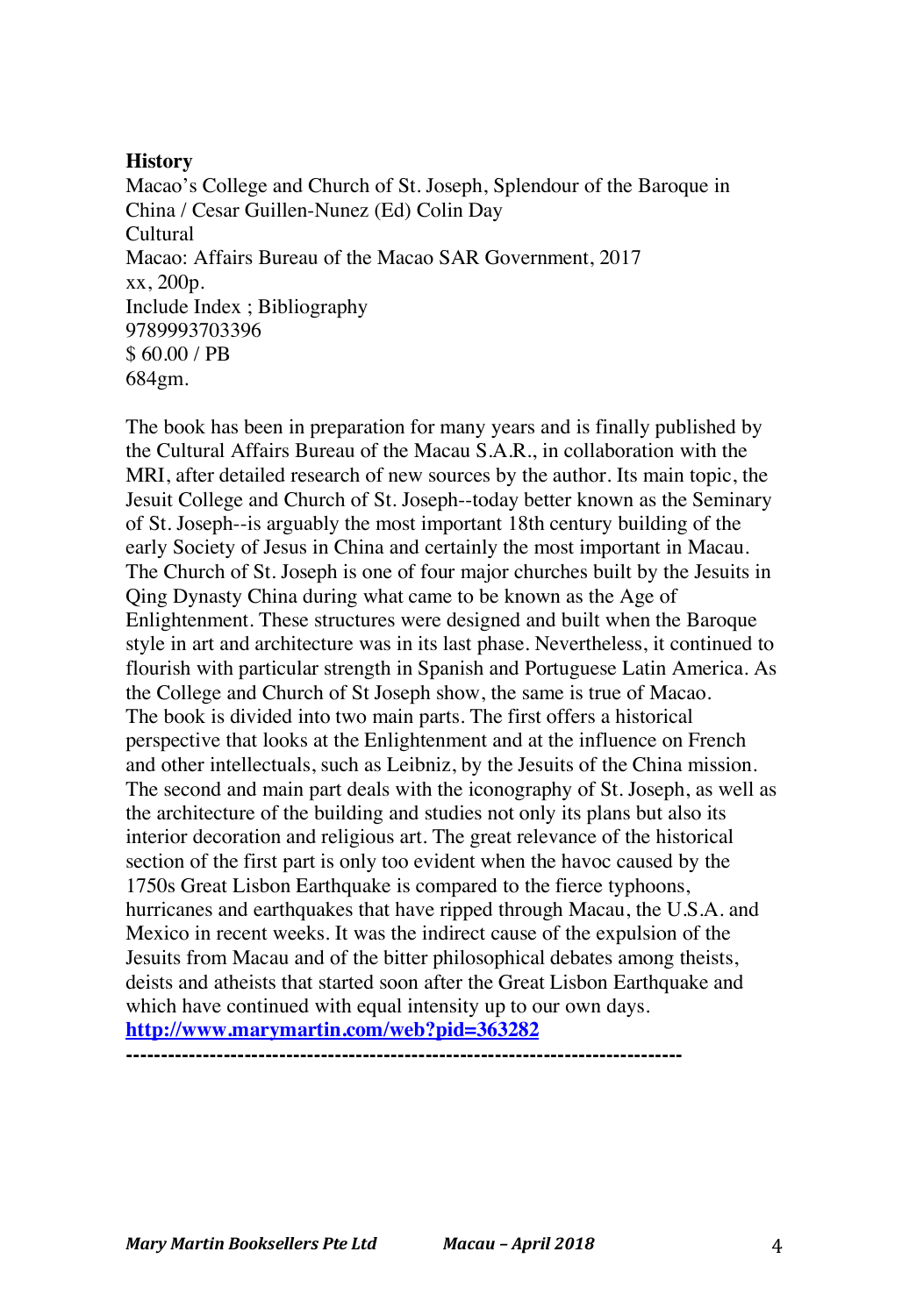Manuela da Silva Mendes : memoria e pensamento, Volume I : Arte. Filosofia e Religiao. Cultura e tradicoes chinesas / Antonio Aresta, Amadeu Gonclaves & Tiago Quadros Coleccao Estudos Documentos Macau: Livros do Oriente, 2017 572p. Includes Bibliography Portuguese Text 9789996533518 \$ 75.00 / PB 1050gm.

Vai ser lançado o primeiro volume de uma colectânea sobre Silva Mendes, com cerca de 600 páginas, com o título "Manuel da Silva Mendes: Memória e Pensamento" que contém três ensaios sobre esta importante figura da história social de Macau, de autoria de António Aresta, Amadeu Gonçalves e Tiago Quadros, e todos os textos de Silva Mendes sobre Arte, Filosofia e Religião, Cultura e Tradições Chinesas.

The first volume of a collection about Silva Mendes, about 600 pages long, entitled "Manuel da Silva Mendes: Memory and Thought", which contains three essays on this important figure of the social history of Macao, written by António Aresta, Amadeu Gonçalves and Tiago Quadros, and all texts by Silva Mendes on Art, Philosophy and Religion, Chinese Culture and Traditions.

**http://www.marymartin.com/web?pid=363296**

**--------------------------------------------------------------------------------**

Macau : Cinco Seculos De Divertimento : Festas, Folguedos E Jogos / Candido Do Carmo Azevedo Macau: Fundacao Rui Cunha, 2017 272p. 9789996537004 Portuguese Text \$ 45.00 / PB 544gm.

Trata-se de um trabalho de profunda investigação ao peculiar percurso do divertimento em Macau. Numa perspetiva simultaneamente histórica e antropológica, descreve o percurso lúdico em etapas, desde a chegada dos portugueses a Macau até meados do século XX. Navegando através do tempo, apresenta mosaicos reveladores dos escolhos, dos possíveis e impossíveis da miscigenação lúdica com a população local, em cada um dos períodos da história da humanidade.

**http://www.marymartin.com/web?pid=363302**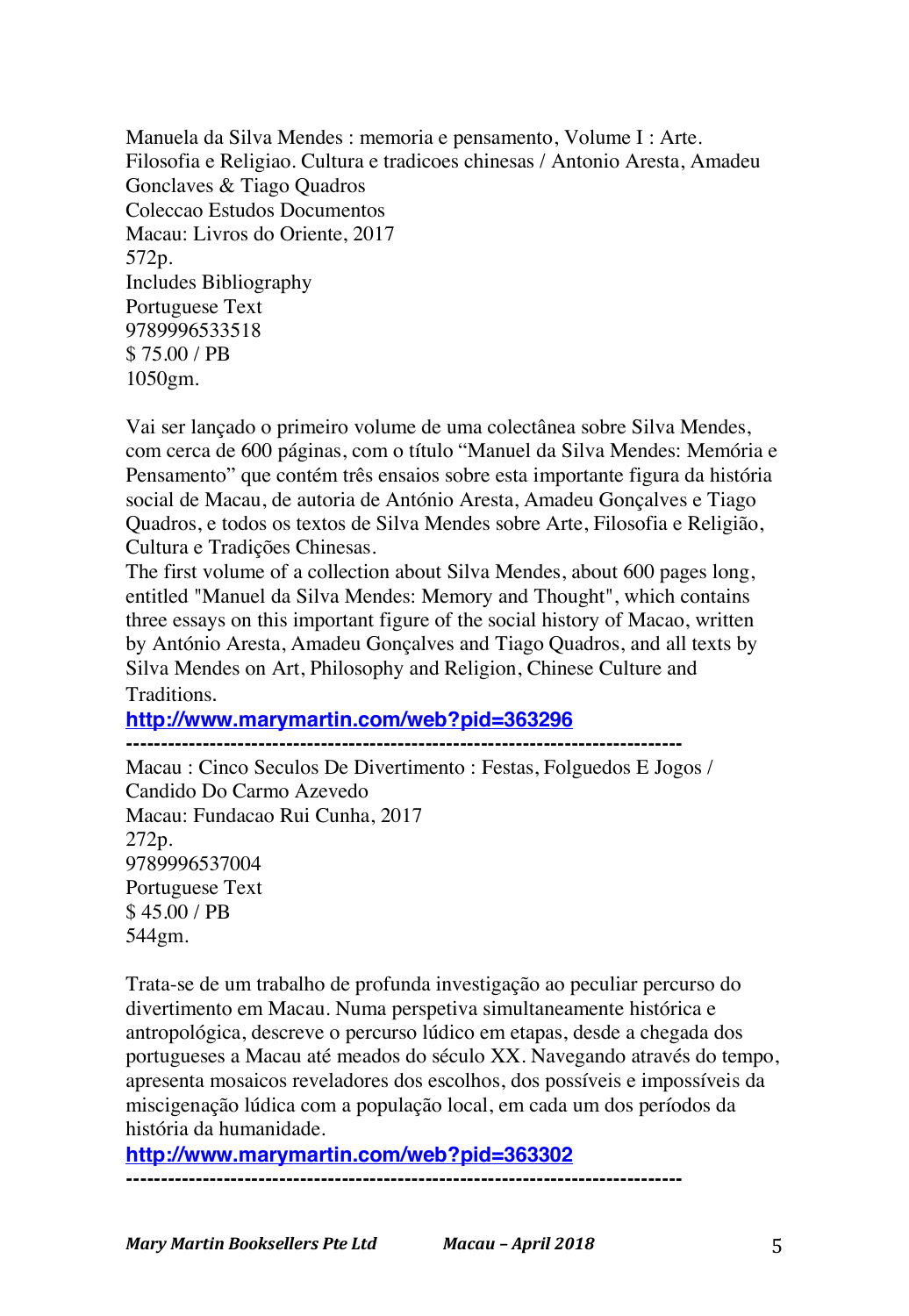Macau Reflectido Reflection Macao = Reflection of Macau / John Chang (Fotografia Documental=Documentary Photographs) Chan Hin Io Macau: Instituto Cultural do Governo da R.A.E. De Macau=Cultural Affairs Bureau of the Macao SAR Government, 2017 160p. English & Portuguese Text 9789993703426 Serie Fotografica por Chan Hin Io, Vol. III=Photo Series by Chan Hin Io, Book III \$ 40.00 / PB 1040gm. **http://www.marymartin.com/web?pid=363309 --------------------------------------------------------------------------------** Macau and Siam : Historical Relations in the  $18<sup>th</sup>$  and  $19<sup>th</sup>$  Centuries / Leonor Diaz de Seabra (Translated) Alan Norman Baxter Macau: University of Macau, 2015

xii, 236p. 9789996510632 \$ 29.50 / PB 388gm.

This is the English version of the title of Macau e o Sião: Relações Históricas nos Séculos XVIII e XIX. As a result of the decline in trade between Macau and Japan, Manila and Malacca, Macau turned its attention to Siam (known today as Thailand), developing the relations with the Kingdom, due to its strategic position and historical ties of friendship with the Portuguese. The Portuguese of Macau remained in Siam long after the decline of the Portuguese official presence in the Far East, surviving successfully and leaving their testimony: the tradition of the Portuguese presence in Siam This work analyses the relations between Macau and Siam, during the 18th and 19th centuries, considering aspects of trade, politics, diplomatic activities, religious and cultural affairs.

# **http://www.marymartin.com/web?pid=363313**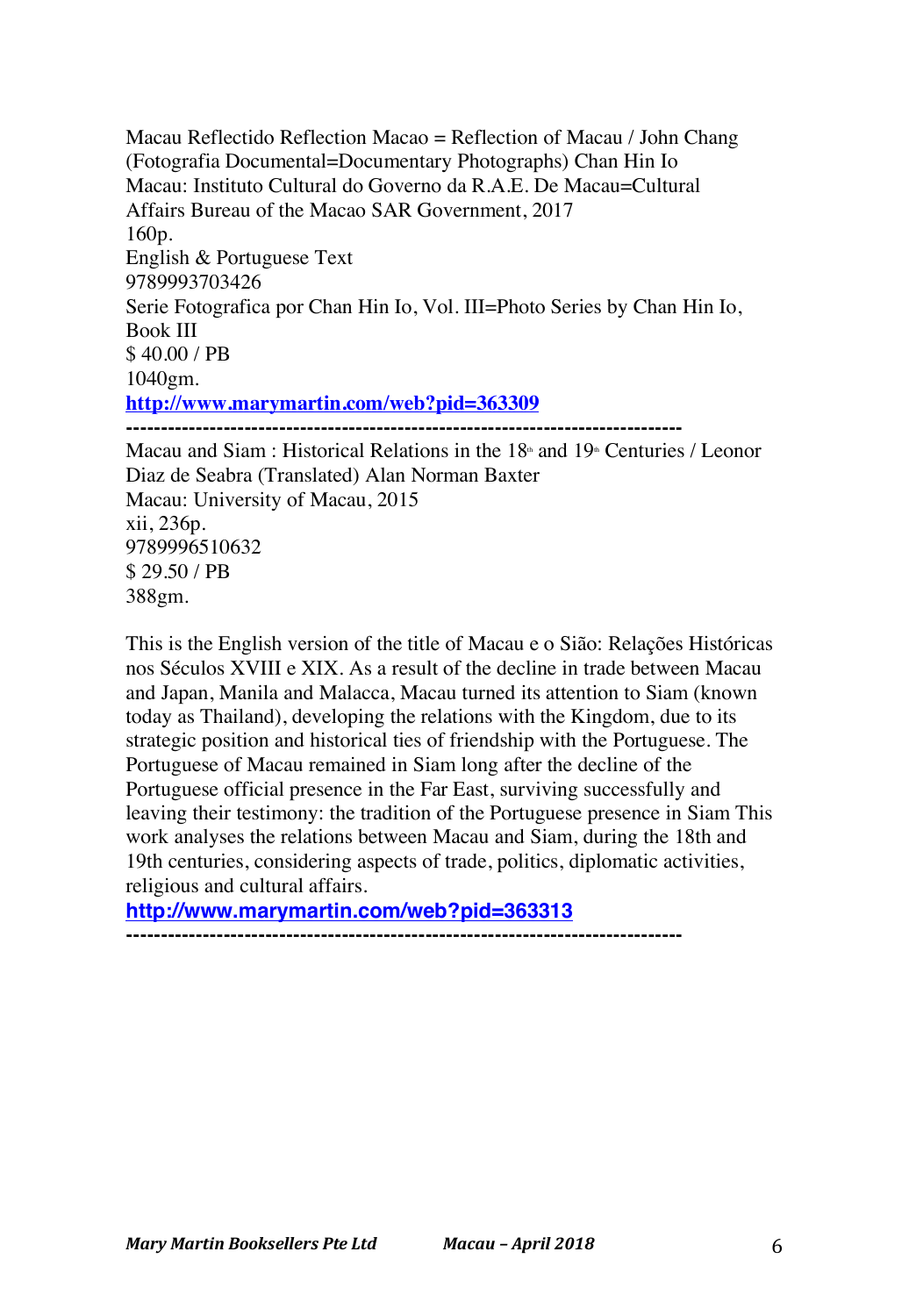Os Sabores das Nossas Memorias : A Comida e a Etnicadae Macaense / Fernando Sales Lopes Macau: Instituto Cultural do Governo da R.A.E. De Macau=Cultural Affairs Bureau of the Macao SAR Government, 2017 216p. Portuguese Coleccao Farol Da Guia, Volume. IV Includes Bibliography 9789993703402 \$ 30.00 / PB 780gm.

- Food habits -- China -- Macau (Special Administrative Region)
- Macau (China : Special Administrative Region) -- History.
- Food habits.

**http://www.marymartin.com/web?pid=363314**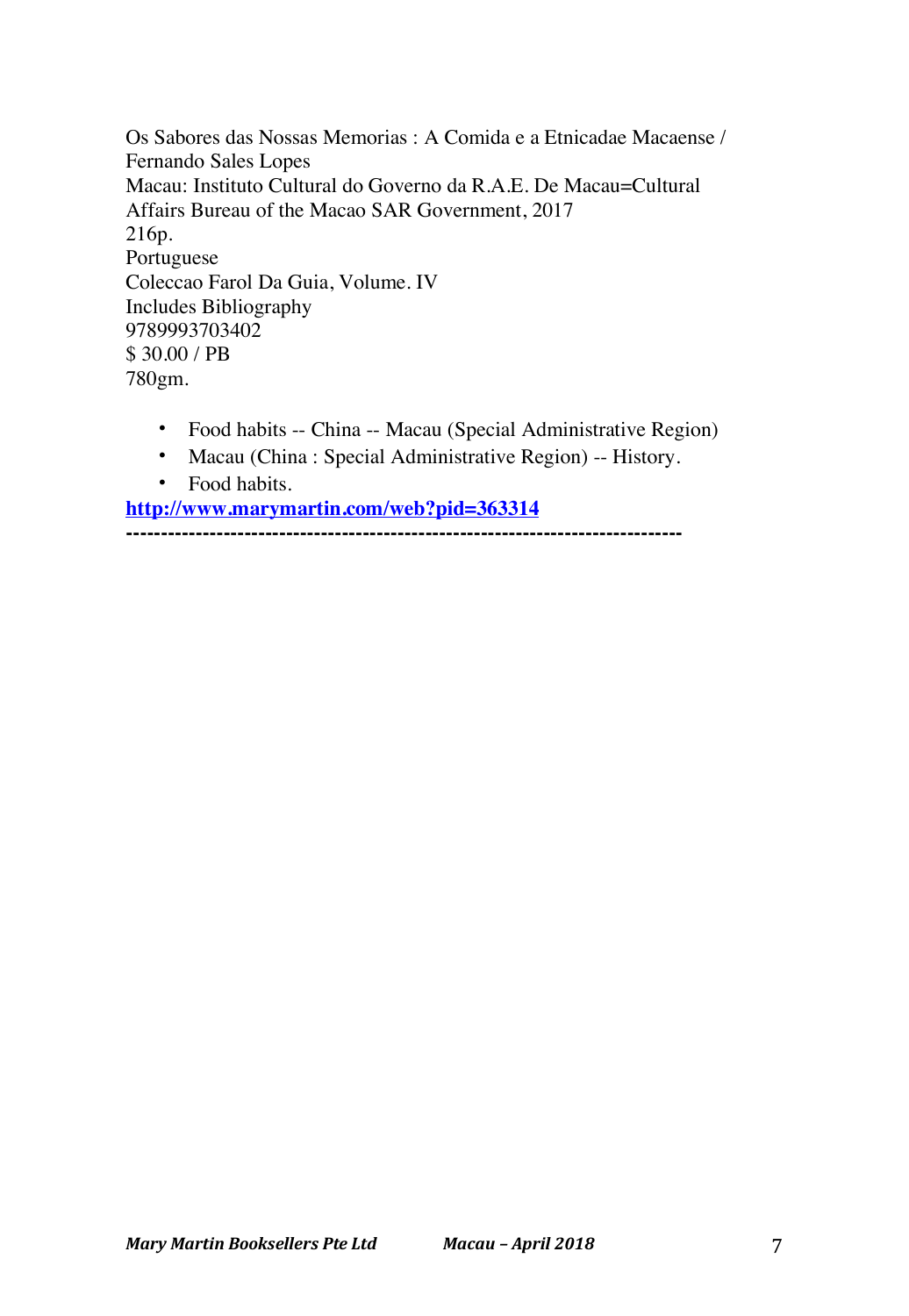RC-Revista de Cultura =Review of Culture, International Edition 55, 2017 / Sofia Salgado (Exec. Ed) Macau: Instituto Cultural do Governo da R.A.E. De Macau=Cultural Affairs Bureau of the Macao SAR Government, 2017 163p. English & Portuguese Text ISSN: 1682-1106 \$ 30.00 / PB 536gm.

(Abstract)

A Face Hidden Behind the Façade: New Evidences about Carlo Spinola's Authorship of the Project of São Paulo's Church

The present paper tries to give historical foundations to something that has been taken for granted since the 17th century.

In fact, since the first edition of the biography of Carlo Spinola in 1628, the Italian Jesuit has been recognised as the man behind the project of Macao's church of São Paulo. However, beside his biography—whose apologetic flair clashes with its historical reliability—the available sources about the Igreja are almost silent and suspiciously ambiguous about this topic. Spinola himself, at least in the writings preserved, never spoke a word about it and the same happens in the coeval Jesuit literature we were able to consult.

Therefore, several questions and a need for answers arise: why is information that nowadays seems so obvious nowhere to be found? By carefully looking at the documentation produced by the missionaries are we able to infer what has been left unsaid? In other words, using the available sources are we able to put Spinola's name next to São Paulo's Church or should we be looking for a different face behind the façade?

[Author: Daniele Frison, pp. 6-19]

**http://www.marymartin.com/web?pid=363315**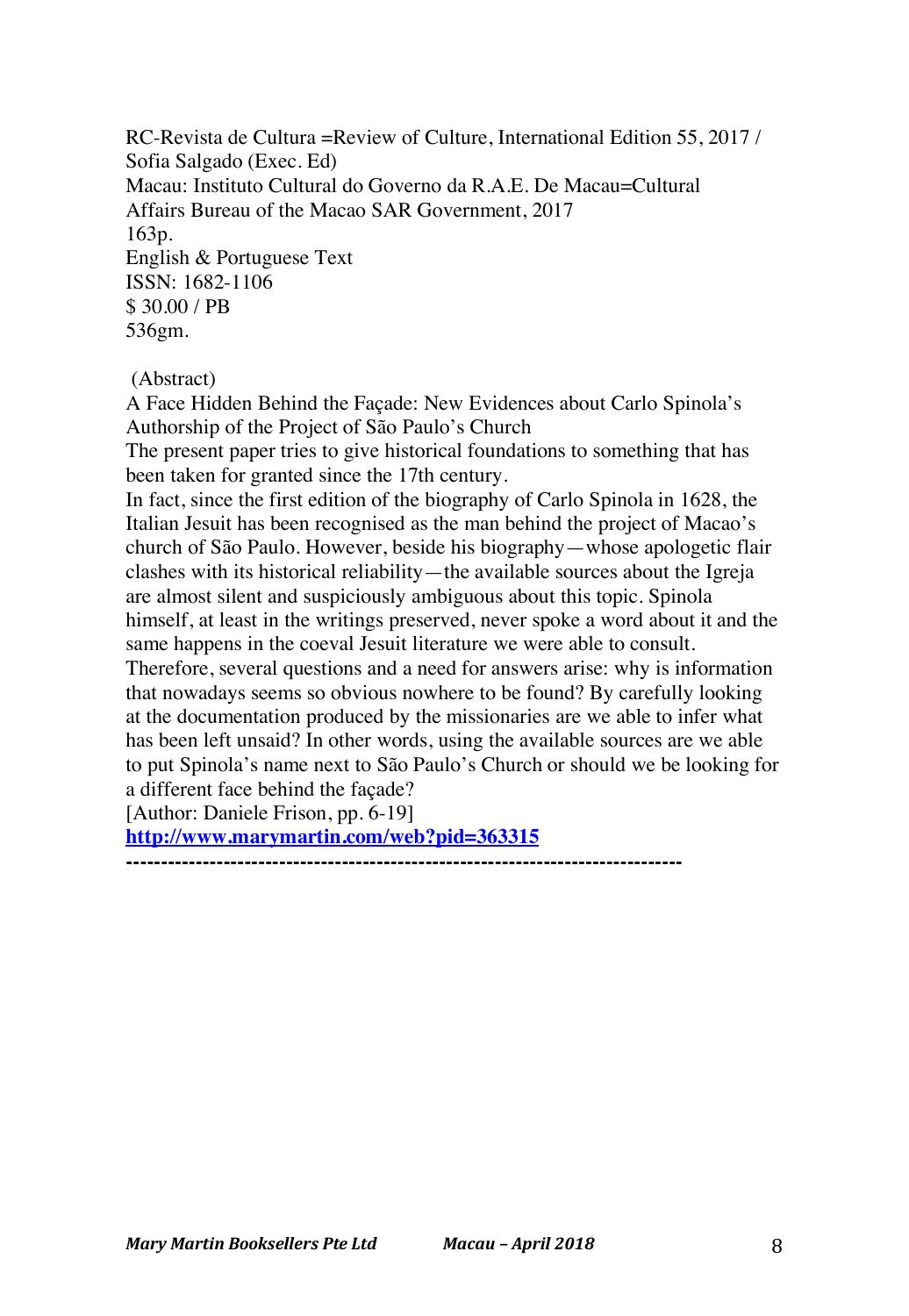RC-Revista de Cultura =Review of Culture, International Edition 54, 2017 / Sofia Salgado (Exec. Ed) Macau: Instituto Cultural do Governo da R.A.E. De Macau=Cultural Affairs Bureau of the Macao SAR Government, 2017 163p. English & Portuguese Text ISSN: 1682-1106 \$ 30.00 / PB 536gm.

(Abstract)

Representations of Women in the Works of Deolinda da Conceição, Maria Ondina Braga and Fernanda Dias: The Hard Ways of Emancipation and Exile.

The works of Deolinda da Conceição and Maria Ondina Braga show the Macaense society during the decades of 1840-1860 and the female characters' fight, many of them in exile, for their emancipation. The works also narrate the lives of the women who fought against oppression, extreme poverty or the millenary superstitions. In the case of Fernanda Dias's works, the female representations were in a different historical context, in the years 1880-1890. Thus, taking as our corpus of analysis the works A China Fica ao Lado and Nocturno em Macau by Maria Ondina Braga, Cheong Sam: A Cabaia by Deolinda da Conceição and Dias de Prosperidade by Fernanda Dias, we will analyse the way the female characters fought for their emancipation and freedom, crossing the hard routes and frontiers of exile.

[Author: Dora Nunes Gago, pp. 6-17]

**http://www.marymartin.com/web?pid=244793**

**--------------------------------------------------------------------------------**

**Law**

Anotacao E Comentario Ao Codigo Penal De Macau (Parte Especial), Volume V, 2017 / Manuel Leal-Henriques Macau: Centro de Formacao Juridica e Judiciaria, 2017 xviii, 566p. Includes Index Portuguese Text 9789996541438 \$ 90.00 / PB 1090gm. **http://www.marymartin.com/web?pid=363319** -----------------------------------------------------------------------------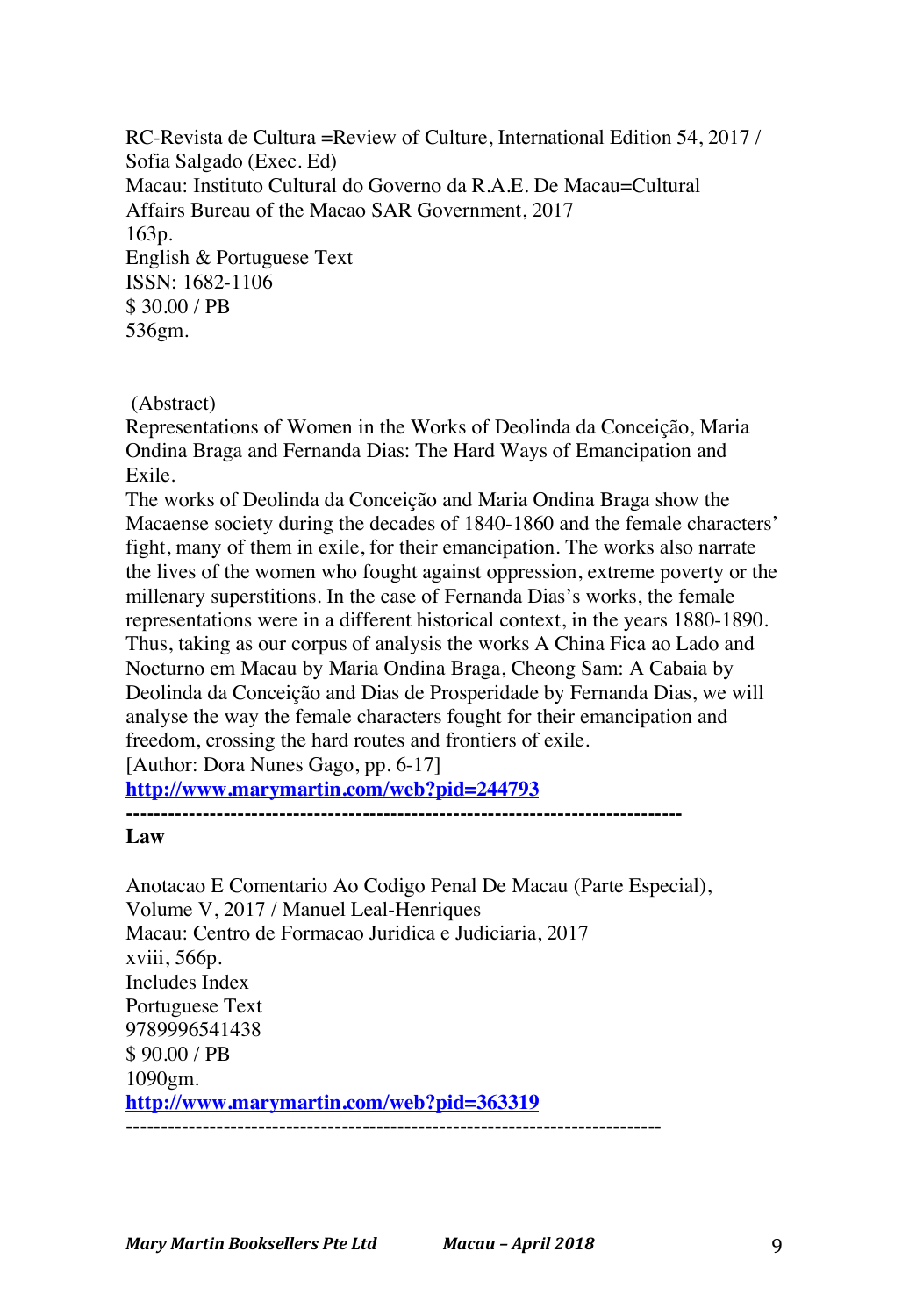Anotacao E Comentario Ao Codigo Penal De Macau (Parte Especial), Volume VI, 2018 / Manuel Leal-Henriques Macau: Centro de Formacao Juridica e Judiciaria, 2018 xviii, 810p. Includes Index Portuguese Text 9789996541438 \$ 90.00 / PB 1520gm. **http://www.marymartin.com/web?pid=363323** ----------------------------------------------------------------------------- Codigo Civil De Macau : Texto Comparado : 1999-1996 / Manuel Marcelino Escovar Trigo (Coordenador) Macau: Centro de Formacao Juridica e Judiciaria, 2017 viii, 1208p. Includes Index 9789996541414 \$ 75.00 / PB 1930gm. **http://www.marymartin.com/web?pid=363324**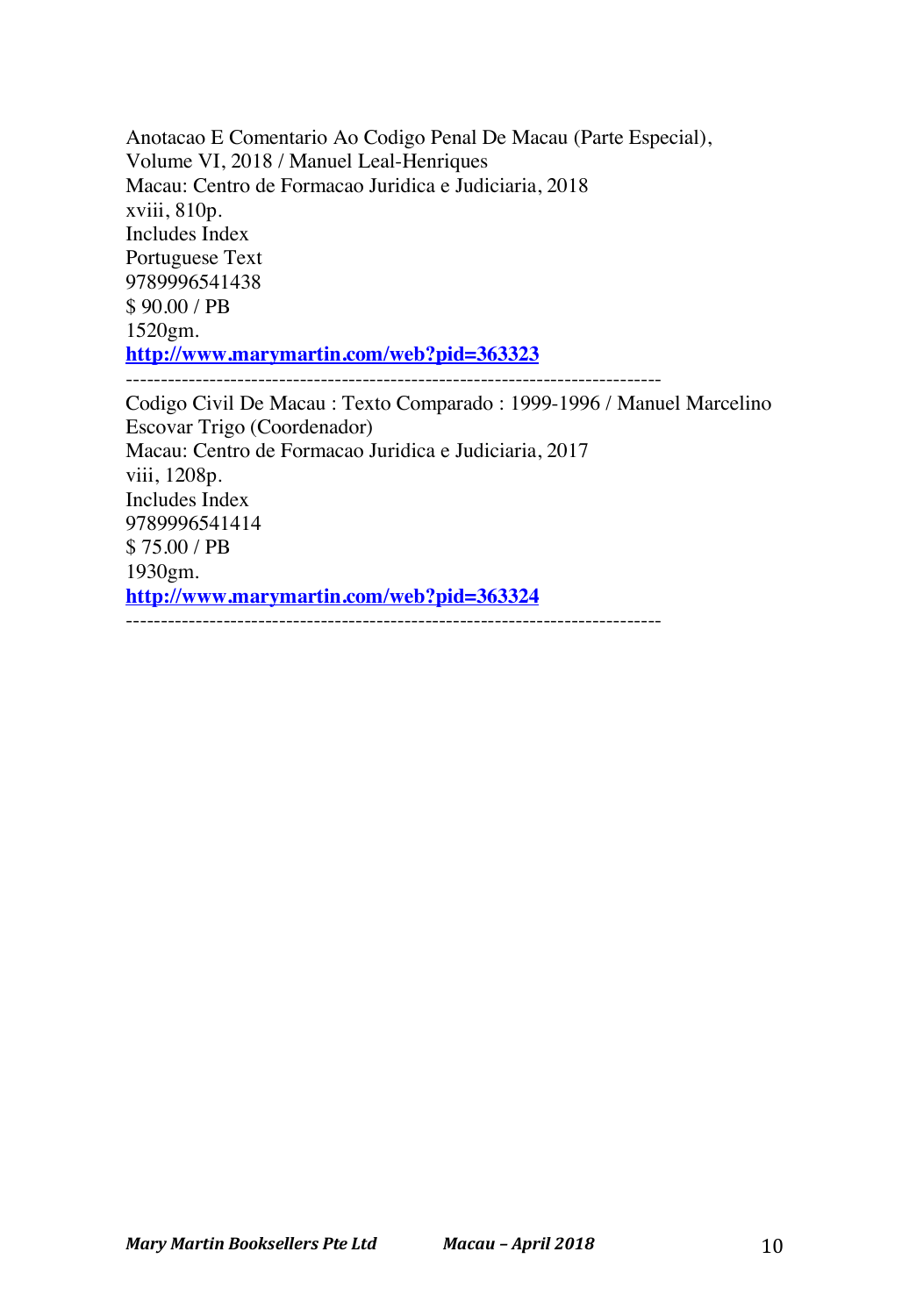### **Literature**

Estorias De Amor Em Macau / Maria Helena Do Carmo Macau: Instituto Internacional Macau=International Institute of Macau, 2017 192p. Portuguese Text 9789899945753 \$ 35.00 / PB 322gm.

"É um livro que fala de estórias de amor, de amor da mulher, de amor conjugal, de amor espiritual, porque é também um amor ao próximo. São figuras que se destacaram ao longo dos quatro séculos", enquadra Maria Helena do Carmo. A autora descreve uma estruturação cronológica dos contos que traduz o própria evolução da sociedade: "Estas histórias de amor estendem-se desde o princípio, em que houve um contacto oficial entre Portugal e a China, porque começa com Tomé Pires e termina na época de transição. E como os contos são distribuídos ao longo dos vários séculos, nós podemos acompanhar a evolução do espaço físico, da economia, da sociedade macaense. Portanto, regista marcos históricos, momentos que marcaram a vida de Macau através destas personagens que viveram os seus amores, uns infelizes, outros felizes".

"It is a book that tells of love stories, of woman's love, of conjugal love, of spiritual love, because it is also a love of neighbor. They are figures that have stood out over the four centuries,

**http://www.marymartin.com/web?pid=363326**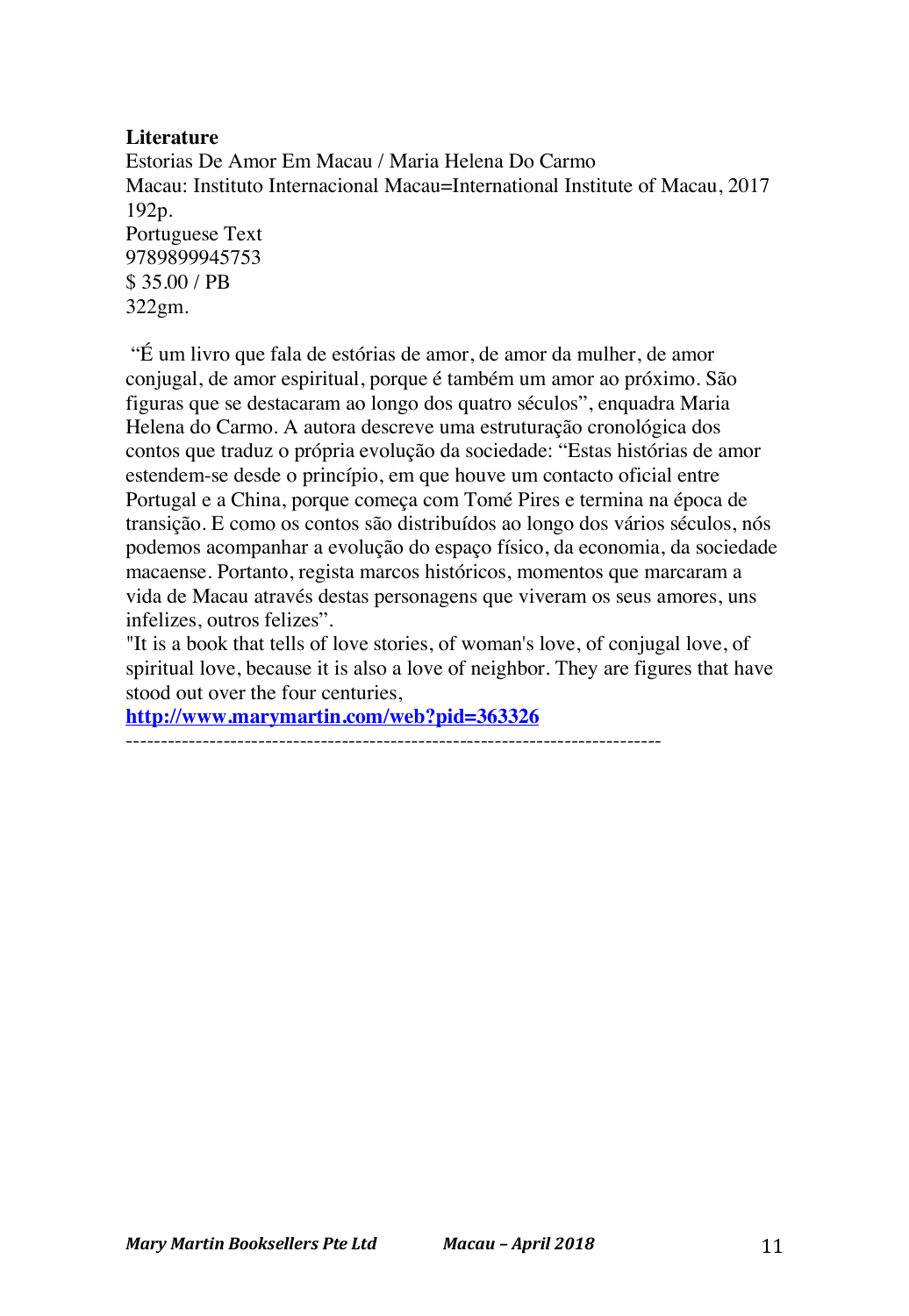Reflexoes de Mesquita / Marco Lobo Coleccao Macau Historico Macau: PraiaGrande Edicoes, Lda., 2018 311p. Portuguese Text 97899963531258 \$ 30.00 / PB 460gm.

É sobre uma destacada figura de Macau que Marco Lobo se debruça no segundo romance histórico: Vicente Nicolau de Mesquita. Na obra, originalmente publicada em inglês e agora vertida para português e chinês, Marco Lobo recupera um "herói acidental", imaginando a dimensão humana que ficou de fora dos relatos da História.

It is about a prominent figure of Macau that Marco Lobo focuses on the second historical novel: Vicente Nicolau de Mesquita. In the work, originally published in English and now translated into Portuguese and Chinese, Marco Lobo recovers an "accidental hero", imagining the human dimension that was left out of the history reports.

**http://www.marymartin.com/web?pid=363329**

-----------------------------------------------------------------------------

Mesquita's Reflection / Marco Lobo (Ed) Ryan Evans & Jeremy Soldevilla Bozeman, Montana, USA: Christopher Matthews Publishing, 2015 276p. 9781938985614 \$ 39.50 / PB 390gm.

In 1849, when Macau s governor is murdered, Vicente Mesquita, a lieutenant in Macau s small battalion is forced to avenge the murder of Macau s governor and ordered to attack a Chinese fort an action considered to be a suicide mission. Mesquita is trapped in conflict between two fading empires, China and Portugal. With a foot in each culture, he is torn between which masters to follow.. The Macau of Mesquita s time was a boiling pot created by three centuries of Portuguese expansion and assimilation. Mesquita fights his demons in a world of assassins, opium traders, politicians and slavers. Follow his adventures as he goes to war and steers his way through political intrigues, all the while being pursued by a maniacal killer. Lobo s novel is based on this tragic historical character, and has all the richness and intrigue of his first novel, award-winning The Witch Hunter s Amulet.

**http://www.marymartin.com/web?pid=363333**